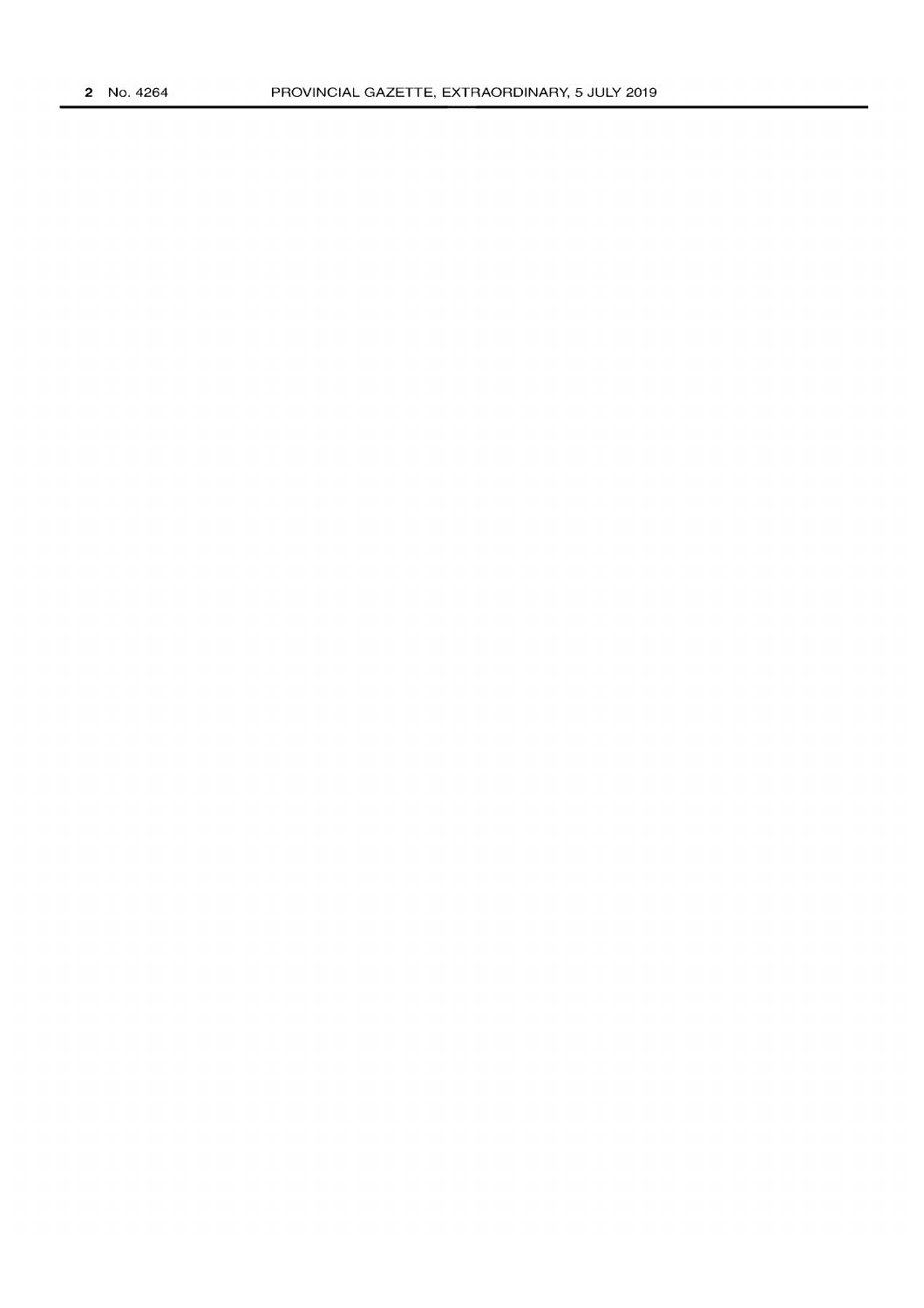# **CONTENTS**

|            |                                                                                                       | Gazette<br>No. | Page<br>No. |
|------------|-------------------------------------------------------------------------------------------------------|----------------|-------------|
|            | LOCAL AUTHORITY NOTICES . PLAASLIKE OWERHEIDS KENNISGEWINGS                                           |                |             |
| 142<br>143 | Eastern Cape Liquor Act (10/2003): Notice of lodgement of applications for transfer of certificate of | 4264           |             |
|            |                                                                                                       |                |             |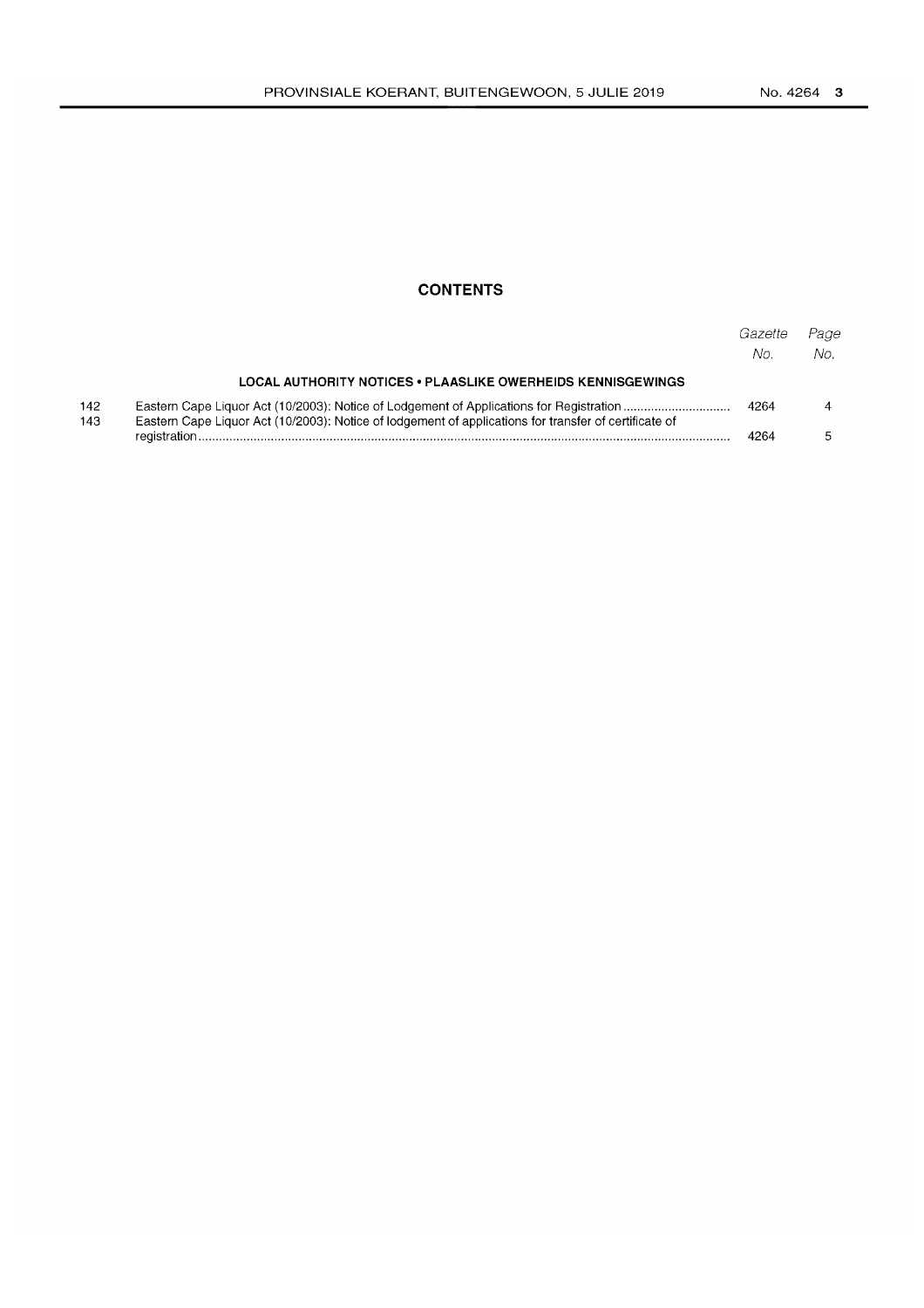# LOCAL AUTHORITY NOTICES • PLAASLIKE OWERHEIDS KENNISGEWINGS

# LOCAL AUTHORITY NOTICE 142 OF 2019

1. CM3 [Reg 4 (1)

#### EASTERN CAPE LIQUOR ACT, 2003 (Act No. 10 of 2003)<br>NOTICE OF LODGEMENT OF APPLICATIONS FOR REGISTRATION NOTICE OF LODGEMENT OF APPLICATIONS FOR REGISTRATION

Notice is hereby given that the applications for registration, particulars of which appear in the Schedule hereunder, have been lodged with the Board. Interested parties may, free of charge, inspect any application which appears in the Schedule hereunder and may within twenty one days of this notice, lodge with the Board written representations in support of, or written objections. LERATO RADIKOANYANA EASTERN CAPE LIQUOR BOARD 04 July 2019 SCHEDULE<br>
1 2<br>
Application Number Name and number of Kind of registrat

| <b>Application Number</b> |                   |                                                         |                                     |                                 | Name under which business is to be<br>conducted and particulars of the erf,<br>street or farm        |  |
|---------------------------|-------------------|---------------------------------------------------------|-------------------------------------|---------------------------------|------------------------------------------------------------------------------------------------------|--|
|                           |                   | Name and number of<br>Ward                              | Kind of registration<br>applied for | Kind of<br>liquor to be<br>sold |                                                                                                      |  |
| 1.                        | REF2017/466630/07 | Ward 18 Buffalo City<br>Metropolitan Municipality       | On Consumption                      | All kinds                       | The Aroma, 14 Epsom Road, Stirling, East<br>London, 5201                                             |  |
| 2.                        | REF6609235753086  | Ward 21 Mhiontlo Local<br>Municipality                  | On & Off Consumption                | All kinds                       | Sulenkama Tavern, Sulenkama<br>Administrative Area, Qumbu, 5180                                      |  |
| 3.                        | REF5609265923089  | Ward 9 Buffalo City<br>Metropolitan Municipality        | On & Off Consumption                | All kinds                       | Bheletyi Liquor Place, Erf 32875, No. 39<br>Thombush Avenue, Braelyn Extension, East<br>London, 5201 |  |
| 4.                        | REF5412251554087  | Ward 3 Mnguma Local<br><b>Municipality</b>              | On & Off Consumption                | All kinds                       | Mabuyaze's Tavem, Jojweni Location, Block<br>3. Ndabakazi, 4962                                      |  |
| 5.                        | REF7307145025088  | Ward 53 Nelson Mandela<br>Metropolitan Municipality     | On Consumption                      | All kinds                       | Parkview Accommodation, Erf 880, Addo<br>Access Road, Colchester, PortElizabeth,<br>6001             |  |
| 6.                        | REF2014/012732/07 | Ward 9 Enoch Mgijima<br>Local Municipality              | On Consumption                      | All kinds                       | Barcelos, Shop 61462, Nonest Mail, Victoria<br>Street, Queenstown, 5320                              |  |
| 7.                        | REF8809206085082  | Ward 11 King Sabata<br>Dalindyebo Local<br>Municipality | On & Off Consumption                | All kinds                       | Cool Spot Tavern, Efata Complex, Bed Fort<br>Road, Chizama, Mthatha, 5100                            |  |
| 8.                        | REF6308250599082  | Ward 47 Nelson Mandela<br>Metropolitan Municipality     | On & Off Consumption                | All kinds                       | Ncesh's Tavem, Erf 21120, 8 Nkumanda<br>Street, Kwanobuhle, Uitenhage, 6280                          |  |
| 9.                        | REF7403205265084  | Ward 3 Sundays River<br>Valley Local Municipality       | On & Off Consumption                | All kinds                       | Corner House, 3406 Alwyntiies, Valencia,<br>Addo, 6105                                               |  |
| 10.                       | REF1929/001817/07 | Ward 4 Emalahleni Local<br><b>Municipality</b>          | Off Consumption                     | All kinds                       | Shopnite Liquorshop - Lady Frere, Erf 32,<br>Shop no. 2, 32 Indwe Road, Lady Frere,<br>5410          |  |